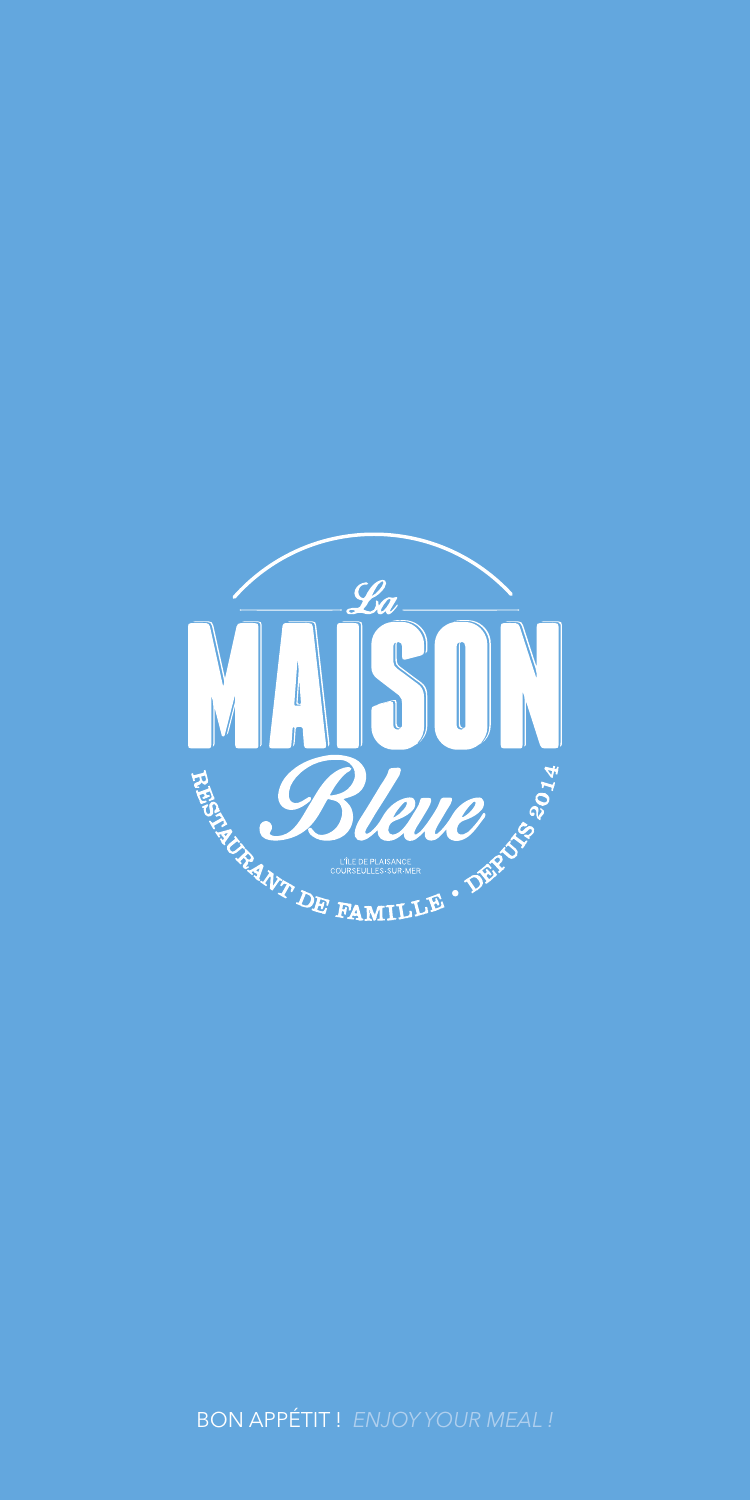| <b>NOS PLANCHES A PARTAGER</b>                                                                            |        |
|-----------------------------------------------------------------------------------------------------------|--------|
| NOTRE PLANCHE MER                                                                                         |        |
| Crevettes grise, crevettes roses, bulots, saumon fumée                                                    |        |
| Sharing board from the sea with pink shrimps, grey shrimps, sea wealk and smoked salmon $\_\$ 19.50 $\in$ |        |
| NOTRE PLANCHE TERRE                                                                                       |        |
| terrine du chef, jambon blanc, saucisson sec, Camembert, jambon fumé                                      |        |
| Sharing board with chef terrine, ham, Camembert, smoked ham and dry sausage                               | 19.50€ |
| NOTRE PLANCHE TERRE ET MER                                                                                |        |
| Crevettes roses, saumon fumée, jambon fumée, saucisson sec et Camembert                                   |        |
| Sharing board with pink shrimps, smoked salmon, smoked ham, dry sausage and Camembert                     | 22.00€ |
|                                                                                                           |        |

## NOS ENTRÉES

| SOUPE DE POISSON FAÇON RESTO DE MA MÈRE Recette Originale depuis 1981 |        |
|-----------------------------------------------------------------------|--------|
| Home Made Fish Soup                                                   | 14.00€ |
| ASSIETTE DE SAUMON FUMÉ MAISON Smoked salmon                          | 16.50€ |
| <b>TERRINE DU CHEF Chef terrine</b>                                   | 14.00€ |

## NOS FRUITS DE MER

# LES HUÎTRES / OYSTERS DÉGUSTATION DE 6 HUÎTRES N°4 ET SON VERRE DE VIN BLANC *Oysters degustation with glass of white wine* \_\_\_\_\_\_\_\_\_\_\_\_\_\_\_\_\_\_\_\_\_\_\_\_\_\_\_\_\_\_\_\_\_\_\_\_\_\_\_\_\_\_\_\_\_\_\_\_\_\_\_\_\_\_\_\_\_\_\_\_\_\_\_\_\_ 16.00€ 6 HUÎTRES N°3 6 *Oysters*\_\_\_\_\_\_\_\_\_\_\_\_\_\_\_\_\_\_\_\_\_\_\_\_\_\_\_\_\_\_\_\_\_\_\_\_\_\_\_\_\_\_\_\_\_\_\_\_\_\_\_\_\_\_\_\_\_\_\_\_\_\_\_\_\_\_\_\_\_\_\_\_\_\_\_\_\_\_\_\_\_\_\_\_\_\_\_\_\_\_\_ 17.00€ 9 HUÎTRES N°3 9 *Oysters*\_\_\_\_\_\_\_\_\_\_\_\_\_\_\_\_\_\_\_\_\_\_\_\_\_\_\_\_\_\_\_\_\_\_\_\_\_\_\_\_\_\_\_\_\_\_\_\_\_\_\_\_\_\_\_\_\_\_\_\_\_\_\_\_\_\_\_\_\_\_\_\_\_\_\_\_\_\_\_\_\_\_\_\_\_\_\_\_\_\_\_ 24.00€ 12 HUÎTRES N°3 12 *Oysters* \_\_\_\_\_\_\_\_\_\_\_\_\_\_\_\_\_\_\_\_\_\_\_\_\_\_\_\_\_\_\_\_\_\_\_\_\_\_\_\_\_\_\_\_\_\_\_\_\_\_\_\_\_\_\_\_\_\_\_\_\_\_\_\_\_\_\_\_\_\_\_\_\_\_\_\_\_\_\_\_\_\_\_\_\_\_\_ 31.00€ ASSIETTE DE FRUITS DE MER 4 huîtres, bulots, crevettes roses, crevettes grises, langoustines et amandes *Seafood plate* \_\_\_\_\_\_\_\_\_\_\_\_\_\_\_\_\_\_\_\_\_\_\_\_\_\_\_\_\_\_\_\_\_\_\_\_\_\_\_\_\_\_\_\_\_\_\_\_\_\_\_\_\_\_\_\_\_\_\_\_\_\_\_\_\_\_\_\_\_\_\_ 28.00€ NOTRE ASSIETTE DE CUITS Crevettes roses, langoustines, crevettes grises, 1 araignée ou ½ tourteau, saumon fumé *Seafood plate all cocked* \_\_\_\_\_\_\_\_\_\_\_\_\_\_\_\_\_\_\_\_\_\_\_\_\_\_\_\_\_\_\_\_\_\_\_\_\_ 39.50€ PLATEAU DE FRUITS DE MER 6 huîtres, ½ tourteau ou 1 araignée, crevettes roses, crevettes grises, langoustines et amandes *Seafood platter*\_\_\_\_\_\_\_\_\_\_\_\_\_\_\_\_\_\_\_\_\_\_\_\_\_\_ 42.00€ BOUQUET DE CREVETTES GRISES *Grey Shrimps plate*\_\_\_\_\_\_\_\_\_\_\_\_\_\_\_\_\_\_\_\_\_\_\_\_\_\_\_\_\_\_\_\_\_\_\_\_\_\_\_\_\_\_\_\_\_\_\_\_\_\_\_\_ 16.00€ BOUQUET DE CREVETTES ROSES *Shrimps plate* \_\_\_\_\_\_\_\_\_\_\_\_\_\_\_\_\_\_\_\_\_\_\_\_\_\_\_\_\_\_\_\_\_\_\_\_\_\_\_\_\_\_\_\_\_\_\_\_\_\_\_\_\_\_\_\_\_\_\_ 19.00€ ASSIETTE DE BULOTS *Sea-whelk plate*\_\_\_\_\_\_\_\_\_\_\_\_\_\_\_\_\_\_\_\_\_\_\_\_\_\_\_\_\_\_\_\_\_\_\_\_\_\_\_\_\_\_\_\_\_\_\_\_\_\_\_\_\_\_\_\_\_\_\_\_\_\_\_\_\_\_\_\_\_\_\_\_\_ 17.00€ LE TOURTEAU *Crab*\_\_\_\_\_\_\_\_\_\_\_\_\_\_\_\_\_\_\_\_\_\_\_\_\_\_\_\_\_\_\_\_\_\_\_\_\_\_\_\_\_\_\_\_\_\_\_\_\_\_\_\_\_\_\_\_\_\_\_\_\_\_\_\_\_\_\_\_\_\_\_\_\_\_\_\_\_\_\_\_\_\_\_\_\_\_\_\_\_\_\_\_\_\_\_\_\_\_ 21.00€ BUISSON DE LANGOUSTINES *Langoustines plate*\_\_\_\_\_\_\_\_\_\_\_\_\_\_\_\_\_\_\_\_\_\_\_\_\_\_\_\_\_\_\_\_\_\_\_\_\_\_\_\_\_\_\_\_\_\_\_\_\_\_\_\_\_\_\_\_\_\_ 24.00€

## NOS MOULES (DISPONIBLES EN SAISON)

| MOULES MARINIERES + $f$ utes Mussels marinières style     | 17.00€ |
|-----------------------------------------------------------|--------|
| MOULES NORMANDES + <i>fulte &gt; Mussels «à la crème»</i> | 18.00€ |

## NOS POISSONS

| THON MI-CUIT DE MON PÈRE Half cooked Tuna                           | 24.00€ |
|---------------------------------------------------------------------|--------|
| TARTARE DE POISSONS À LA TAHITIENNE Fish tartare with coconut cream | 23.00€ |
| FISH & CHIPS Fish and chips                                         | 21.00€ |
| SOLE MEUNIÈRE (300 - 400q) Sole «Meunière»                          | 34.00€ |
| BRANDADE DE POISSONS À NOTRE FAÇON Cod brandade                     | 16.50€ |

## NOS VIANDES (TOUTES NOS VIANDES SONT D'ORIGINE FRANÇAISE)

| L'ASSIETTE DU GOURMAND : PIÈCE DE BŒUF DU CHEF ET SON OS À MŒLLE XL             |        |
|---------------------------------------------------------------------------------|--------|
| Fine piece of beef and the big marrow bone                                      | 26.00€ |
| LA SAUCISSE ARTISANALE AU CAMEMBERT                                             |        |
| « la Boucherie de Mr Paumier, St Aubin s mer » ET SON ÉCRASÉ DE POMMES DE TERRE |        |
| Local sausage with Camembert and mash potatoes                                  | 19.00€ |
| LE CROQUE DE M. LE CHEF, PAIN DE MIE ARTISANAL ET BÉCHAMELLE À LA TRUFFE        |        |
| Toasted ham and cheese sandwich                                                 | 18.50€ |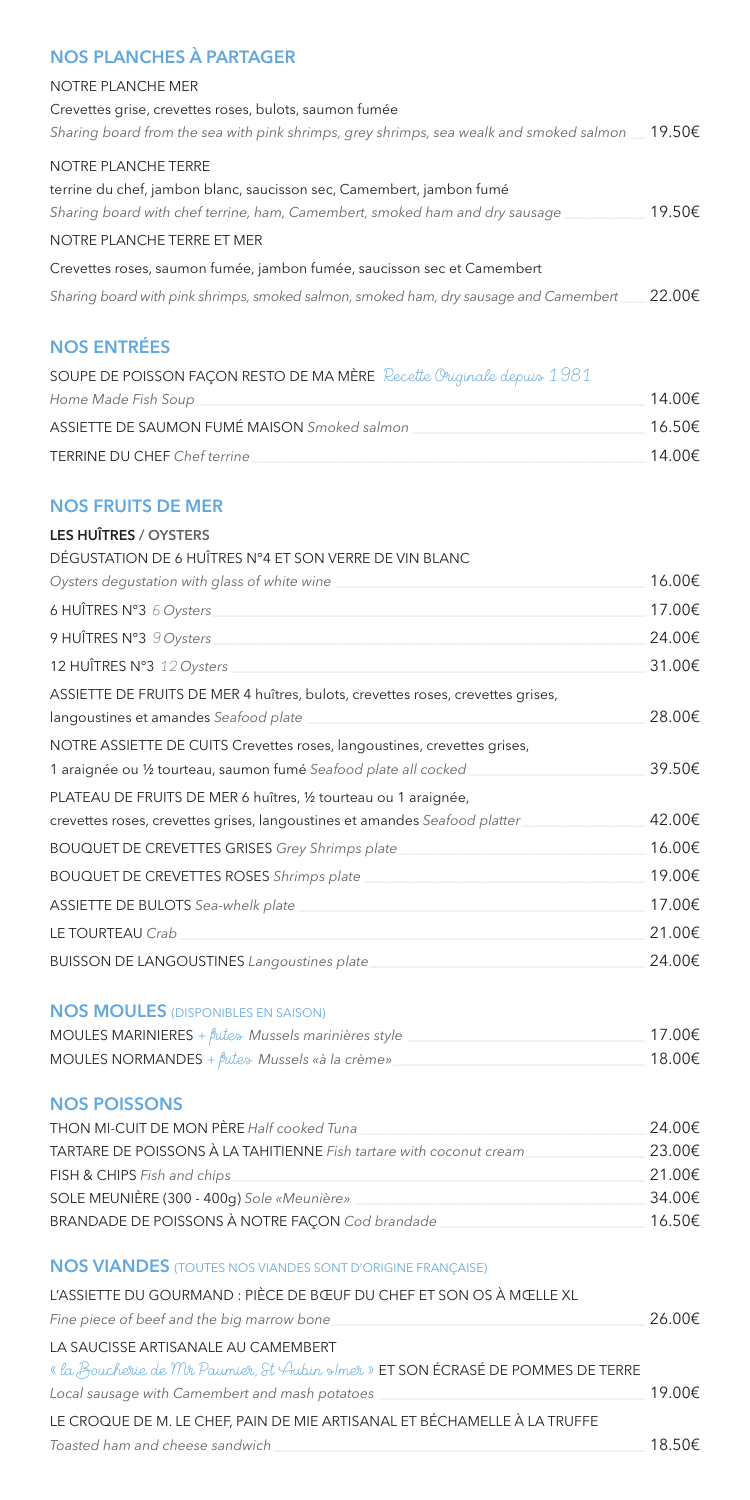## **NOS FROMAGES**

CAMEMBERT AFFINÉ AU CIDRE & CALVADOS Camembert with cider & Calvados 8.00€

## **NOS DESSERTS**

| CAFÉ / THÉ GOURMAND Coffee or Tea with a selection of desserts | 10.00€ |
|----------------------------------------------------------------|--------|
| ÎLE FLOTTANTE Floating island                                  | 9.00€  |
| RIZ AU LAIT ET SON CARAMEL BEURRE SALÉ Rice Pudding            | 9.50€  |
| MOUSSE CHOCOLAT AU KUMQUAT Kumquat Chocolate mousse            | 9.00€  |
| CARPACCIO D'ANANAS Pineapple carpaccio                         | 10.00€ |

## **NOS COUPES GLACÉES**

**CHOCOLAT LIÉGEOIS 2 BOULES VANILLE, 1 BOULE CHOCOLAT, CHANTILLY** ET SAUCE CHOCOLAT 2 vanilla scoops, 1 chocolate scoop, chocolate sauce and whipped cream  $\_$   $11.00\epsilon$ **BANANA SPI IT** 1 BANANE, 1 BOULE CHOCOLAT, 1 BOULE VANILLE, 1 BOULE FRAISE, CHANTILLY ET SAUCE CHOCOLAT 1 banana, 1 chocolate, 1 vanilla and 1 strawberry scoops, chocolate sauce and whipped cream  $\_\_$  11.00 $\in$ TUTTI FRUTTI 1 BOULE FRAISE, 1 BOULE CITRON, 1 BOULE POMME, CHANTILLY ET COULIS DE FRUITS ROUGE 1 strawberry, 1 lemon, 1 apple scoops, red fruits sauce, and whipped cream  $\_\$ 11.00 $\epsilon$ LA BOULE 1 scoop\* 3.50€ LES 2 BOULES 2 scoops\* 7.00€ \*VANILLE, FRAISE, CHOCOLAT, POMME, CITRON - vanilla, strawberry, chocolate, apple, lemon SUPPLÉMENT CHANTILLY, OU COULIS, OU SAUCE CHOCOLAT 1.00€

**MENU BLEU**  $27.50f$ SERVI LE MIDI EN SEMAINE (SAUF JOURS FÉRIÉS)

> SOUPE DE POISSON FAÇON RESTO DE MA MÈRE Home Made Fish Soup

> > **OU TERRINE DU CHEF** Chef terrine

**OU ASSIETTE DE BULOTS MAYONNAISE** Whelks plate with mayonnaise

LA SAUCISSE ARTISANALE AU CAMEMBERT « la Boucherie de Mr Paumier, St Aubin o Imer » & SON ÉCRASÉ DE POMMES DE TERRE Local sausage with Camembert and mash potatoes

> **OU BRANDADE DE POISSONS** À NOTRE FAÇON Cod brandade

**OU MOULES MARINIÈRES, POMMES FRITES** Mussels Marinières style (DISPONIBLE EN SAISON)

RIZ AU LAIT AU CARAMEL BEURRE SALÉ Rice pudding

**OU ÎLE FLOTTANTE Floating island** 

OU MOUSSE AU CHOCOLAT AU KUMQUAT Chocolate and kumquat mousse

## MENU ENFANT\_\_\_12.50€ (JUSQU'À 10 ANS)

FISH & CHIPS Fish and chips

 $\overline{ou}$ 

LE PETIT CROQUE MONSIEUR Little toasted ham and cheese sandwich

#### **GLACE**

au choix : vanille, fraise ou chocolat Ice cream vanilla or strawberry or chocolate

## **NOS ACCOMPAGNEMENTS SUPPLÉMENTAIRES**

| <b>FRITES</b> Chips   | 4.00€ |
|-----------------------|-------|
| <b>SALADE</b> Salad   | 4.00€ |
| LÉGUMES Vegetables    | 4.00€ |
| POMME DE TERRE VAPEUR |       |
| Potatoes              | 4.00€ |

#### Tous les jours nous proposons la vente à emporter

La liste des allergènes est à votre disposition, n'hésitez pas à nous la demander allergens list is available, please ask our team.